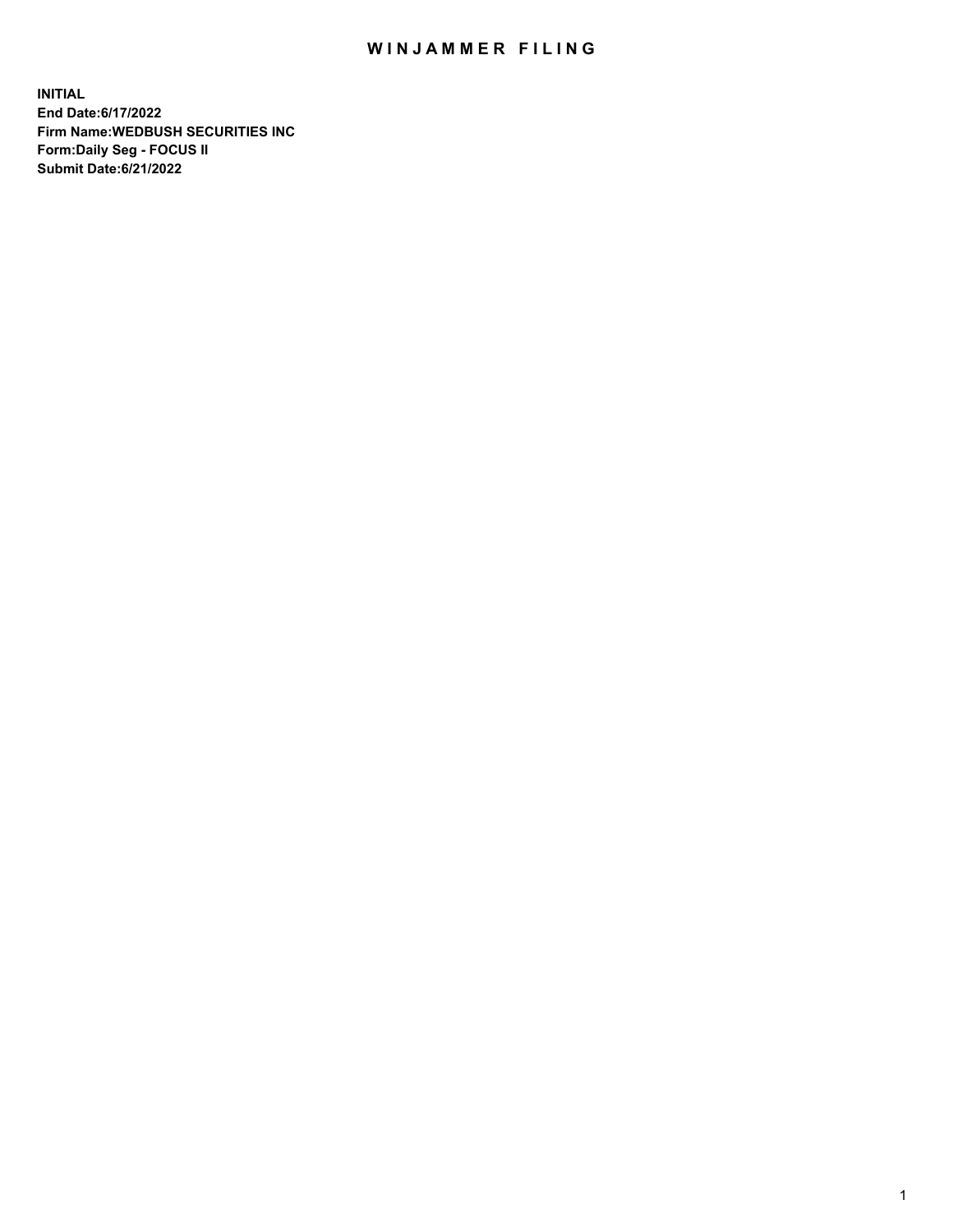**INITIAL End Date:6/17/2022 Firm Name:WEDBUSH SECURITIES INC Form:Daily Seg - FOCUS II Submit Date:6/21/2022 Daily Segregation - Cover Page**

| Name of Company                                                                                                                                                                                                                                                                                        | <b>WEDBUSH SECURITIES INC</b>                        |  |
|--------------------------------------------------------------------------------------------------------------------------------------------------------------------------------------------------------------------------------------------------------------------------------------------------------|------------------------------------------------------|--|
| <b>Contact Name</b>                                                                                                                                                                                                                                                                                    | <b>Kevin Wirth</b>                                   |  |
| <b>Contact Phone Number</b>                                                                                                                                                                                                                                                                            | 312-784-0475                                         |  |
| <b>Contact Email Address</b>                                                                                                                                                                                                                                                                           | kevin.wirth@wedbush.com                              |  |
| FCM's Customer Segregated Funds Residual Interest Target (choose one):<br>a. Minimum dollar amount: ; or<br>b. Minimum percentage of customer segregated funds required:% ; or<br>c. Dollar amount range between: and; or<br>d. Percentage range of customer segregated funds required between:% and%. | 19,000,000<br><u>0</u><br>00<br>0 <sub>0</sub>       |  |
| FCM's Customer Secured Amount Funds Residual Interest Target (choose one):<br>a. Minimum dollar amount: ; or<br>b. Minimum percentage of customer secured funds required:%; or<br>c. Dollar amount range between: and; or<br>d. Percentage range of customer secured funds required between: % and %.  | 1,000,000<br><u>0</u><br><u>00</u><br>0 <sub>0</sub> |  |
| FCM's Cleared Swaps Customer Collateral Residual Interest Target (choose one):<br>a. Minimum dollar amount: ; or<br>b. Minimum percentage of cleared swaps customer collateral required:%; or<br>c. Dollar amount range between: and; or                                                               | $\frac{0}{0}$<br>0 <sub>0</sub>                      |  |

d. Percentage range of cleared swaps customer collateral required between:% and%. **0 0**

Attach supporting documents CH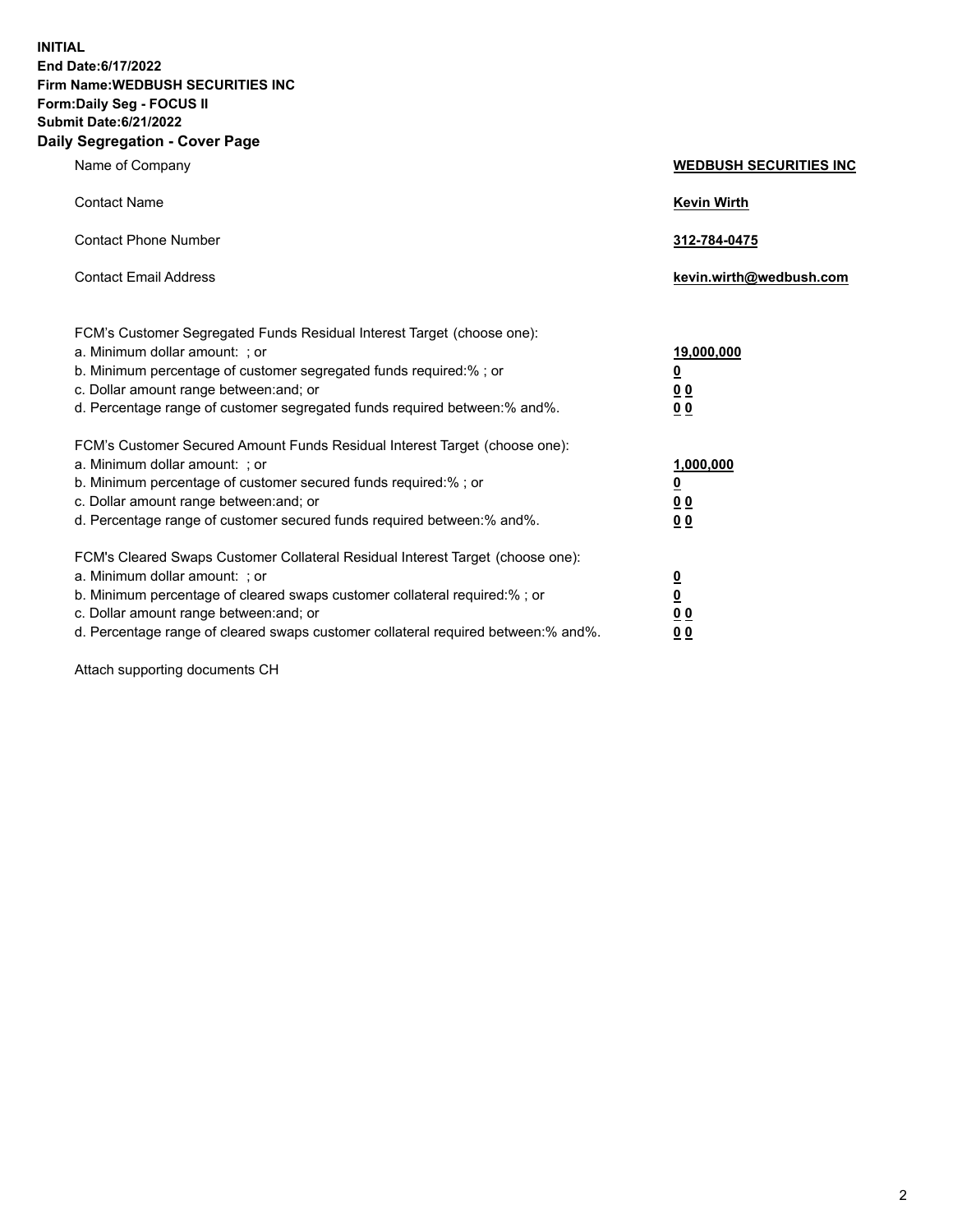**INITIAL End Date:6/17/2022 Firm Name:WEDBUSH SECURITIES INC Form:Daily Seg - FOCUS II Submit Date:6/21/2022 Daily Segregation - Secured Amounts**

|     | 2011, Ocgi ogation - Oceanea Anioanita                                                      |                                          |
|-----|---------------------------------------------------------------------------------------------|------------------------------------------|
|     | Foreign Futures and Foreign Options Secured Amounts                                         |                                          |
|     | Amount required to be set aside pursuant to law, rule or regulation of a foreign            | $0$ [7305]                               |
|     | government or a rule of a self-regulatory organization authorized thereunder                |                                          |
| 1.  | Net ledger balance - Foreign Futures and Foreign Option Trading - All Customers             |                                          |
|     | A. Cash                                                                                     | 42,351,653 [7315]                        |
|     | B. Securities (at market)                                                                   | $0$ [7317]                               |
| 2.  | Net unrealized profit (loss) in open futures contracts traded on a foreign board of trade   | 3,515,897 [7325]                         |
| 3.  | Exchange traded options                                                                     |                                          |
|     | a. Market value of open option contracts purchased on a foreign board of trade              | 3,259 [7335]                             |
|     | b. Market value of open contracts granted (sold) on a foreign board of trade                | -38,005 [7337]                           |
| 4.  | Net equity (deficit) (add lines 1. 2. and 3.)                                               | 45,832,804 [7345]                        |
| 5.  | Account liquidating to a deficit and account with a debit balances - gross amount           | 11,913 [7351]                            |
|     | Less: amount offset by customer owned securities                                            | 0 [7352] 11,913 [7354]                   |
| 6.  | Amount required to be set aside as the secured amount - Net Liquidating Equity              | 45,844,717 [7355]                        |
|     | Method (add lines 4 and 5)                                                                  |                                          |
| 7.  | Greater of amount required to be set aside pursuant to foreign jurisdiction (above) or line | 45,844,717 [7360]                        |
|     | 6.                                                                                          |                                          |
|     | FUNDS DEPOSITED IN SEPARATE REGULATION 30.7 ACCOUNTS                                        |                                          |
| 1.  | Cash in banks                                                                               |                                          |
|     | A. Banks located in the United States                                                       | 16,740,646 [7500]                        |
|     | B. Other banks qualified under Regulation 30.7                                              | 3,601,918 [7520] 20,342,564 [7530]       |
| 2.  | Securities                                                                                  |                                          |
|     | A. In safekeeping with banks located in the United States                                   | $0$ [7540]                               |
|     | B. In safekeeping with other banks qualified under Regulation 30.7                          | 0 [7560] 0 [7570]                        |
| 3.  | Equities with registered futures commission merchants                                       |                                          |
|     | A. Cash                                                                                     | 20,233,536 [7580]                        |
|     | <b>B.</b> Securities                                                                        | $0$ [7590]                               |
|     | C. Unrealized gain (loss) on open futures contracts                                         | $0$ [7600]                               |
|     | D. Value of long option contracts                                                           | $0$ [7610]                               |
|     | E. Value of short option contracts                                                          | 0 [7615] 20,233,536 [7620]               |
| 4.  | Amounts held by clearing organizations of foreign boards of trade                           |                                          |
|     | A. Cash                                                                                     | 10,057,999 [7640]                        |
|     | <b>B.</b> Securities                                                                        | $0$ [7650]                               |
|     | C. Amount due to (from) clearing organization - daily variation                             | $0$ [7660]                               |
|     | D. Value of long option contracts                                                           | $0$ [7670]                               |
|     | E. Value of short option contracts                                                          | <u>0</u> [7675] <u>10,057,999</u> [7680] |
| 5.  | Amounts held by members of foreign boards of trade                                          |                                          |
|     | A. Cash                                                                                     | 323,919 [7700]                           |
|     | <b>B.</b> Securities                                                                        | $0$ [7710]                               |
|     | C. Unrealized gain (loss) on open futures contracts                                         | $0$ [7720]                               |
|     | D. Value of long option contracts                                                           | 3,259 [7730]                             |
|     | E. Value of short option contracts                                                          | <u>-38,005</u> [7735] 289,173 [7740]     |
| 6.  | Amounts with other depositories designated by a foreign board of trade                      | $0$ [7760]                               |
| 7.  | Segregated funds on hand                                                                    | $0$ [7765]                               |
| 8.  | Total funds in separate section 30.7 accounts                                               | 50,923,272 [7770]                        |
| 9.  | Excess (deficiency) Set Aside for Secured Amount (subtract line 7 Secured Statement         | 5,078,555 [7380]                         |
|     | Page 1 from Line 8)                                                                         |                                          |
| 10. | Management Target Amount for Excess funds in separate section 30.7 accounts                 | 1,000,000 [7780]                         |
| 11. | Excess (deficiency) funds in separate 30.7 accounts over (under) Management Target          | 4,078,555 [7785]                         |
|     |                                                                                             |                                          |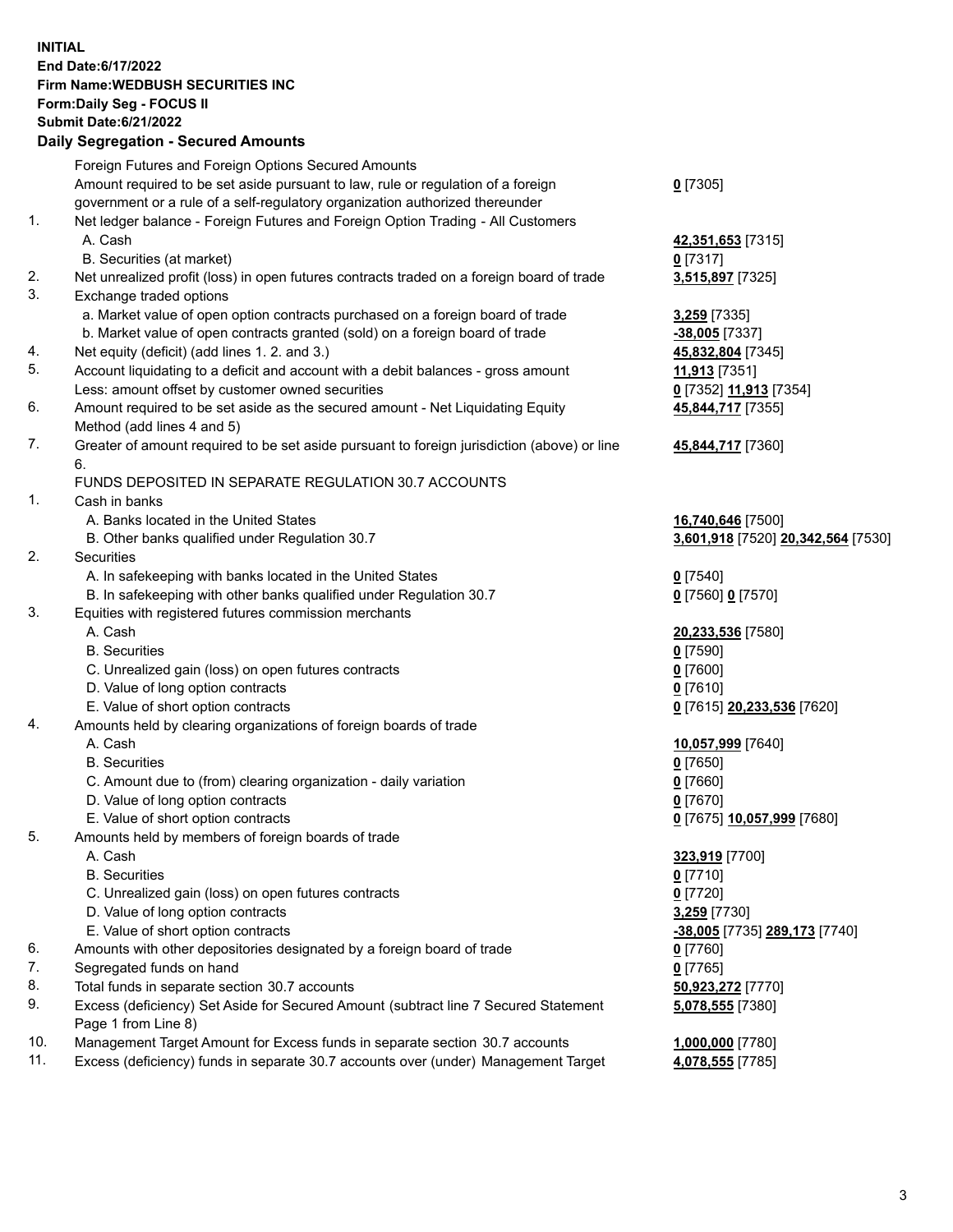|     | <b>INITIAL</b>                                                                                             |                                                            |
|-----|------------------------------------------------------------------------------------------------------------|------------------------------------------------------------|
|     | End Date: 6/17/2022                                                                                        |                                                            |
|     | Firm Name: WEDBUSH SECURITIES INC                                                                          |                                                            |
|     | Form: Daily Seg - FOCUS II                                                                                 |                                                            |
|     | <b>Submit Date:6/21/2022</b>                                                                               |                                                            |
|     | Daily Segregation - Segregation Statement                                                                  |                                                            |
|     | SEGREGATION REQUIREMENTS(Section 4d(2) of the CEAct)                                                       |                                                            |
| 1.  | Net ledger balance                                                                                         |                                                            |
|     | A. Cash                                                                                                    | 1,835,744,143 [7010]                                       |
|     | B. Securities (at market)                                                                                  | 198,078,346 [7020]                                         |
| 2.  | Net unrealized profit (loss) in open futures contracts traded on a contract market                         | 1,005,264,113 [7030]                                       |
| 3.  | Exchange traded options                                                                                    |                                                            |
|     | A. Add market value of open option contracts purchased on a contract market                                | 6,090,938,658 [7032]                                       |
|     | B. Deduct market value of open option contracts granted (sold) on a contract market                        | -4,647,162,571 [7033]                                      |
| 4.  | Net equity (deficit) (add lines 1, 2 and 3)                                                                | 4,482,862,689 [7040]                                       |
| 5.  | Accounts liquidating to a deficit and accounts with                                                        |                                                            |
|     | debit balances - gross amount                                                                              | 10,034,929 [7045]                                          |
|     | Less: amount offset by customer securities                                                                 | <mark>-9,597,195</mark> [7047] <mark>437,734</mark> [7050] |
| 6.  | Amount required to be segregated (add lines 4 and 5)                                                       | 4,483,300,423 [7060]                                       |
|     | FUNDS IN SEGREGATED ACCOUNTS                                                                               |                                                            |
| 7.  | Deposited in segregated funds bank accounts                                                                |                                                            |
|     | A. Cash                                                                                                    | 1,020,660,850 [7070]                                       |
|     | B. Securities representing investments of customers' funds (at market)                                     | $0$ [7080]                                                 |
|     | C. Securities held for particular customers or option customers in lieu of cash (at                        | 487,682 [7090]                                             |
|     | market)                                                                                                    |                                                            |
| 8.  | Margins on deposit with derivatives clearing organizations of contract markets                             |                                                            |
|     | A. Cash                                                                                                    | 1,209,474,857 [7100]                                       |
|     | B. Securities representing investments of customers' funds (at market)                                     | 897,722,805 [7110]                                         |
|     | C. Securities held for particular customers or option customers in lieu of cash (at                        | 193,666,326 [7120]                                         |
| 9.  | market)                                                                                                    |                                                            |
| 10. | Net settlement from (to) derivatives clearing organizations of contract markets<br>Exchange traded options | -240,160,265 [7130]                                        |
|     | A. Value of open long option contracts                                                                     |                                                            |
|     | B. Value of open short option contracts                                                                    | 6,090,938,658 [7132]                                       |
| 11. | Net equities with other FCMs                                                                               | 4,647,162,571 [7133]                                       |
|     | A. Net liquidating equity                                                                                  |                                                            |
|     | B. Securities representing investments of customers' funds (at market)                                     | $Q$ [7140]<br>0 [7160]                                     |
|     | C. Securities held for particular customers or option customers in lieu of cash (at                        | $0$ [7170]                                                 |
|     | market)                                                                                                    |                                                            |
| 12. | Segregated funds on hand                                                                                   | 3,924,338 [7150]                                           |
| 13. | Total amount in segregation (add lines 7 through 12)                                                       | 4,529,552,680 [7180]                                       |
| 14. | Excess (deficiency) funds in segregation (subtract line 6 from line 13)                                    | 46,252,257 [7190]                                          |
| 15. | Management Target Amount for Excess funds in segregation                                                   | 19,000,000 [7194]                                          |
| 16. | Excess (deficiency) funds in segregation over (under) Management Target Amount                             | 27,252,257 [7198]                                          |

16. Excess (deficiency) funds in segregation over (under) Management Target Amount Excess